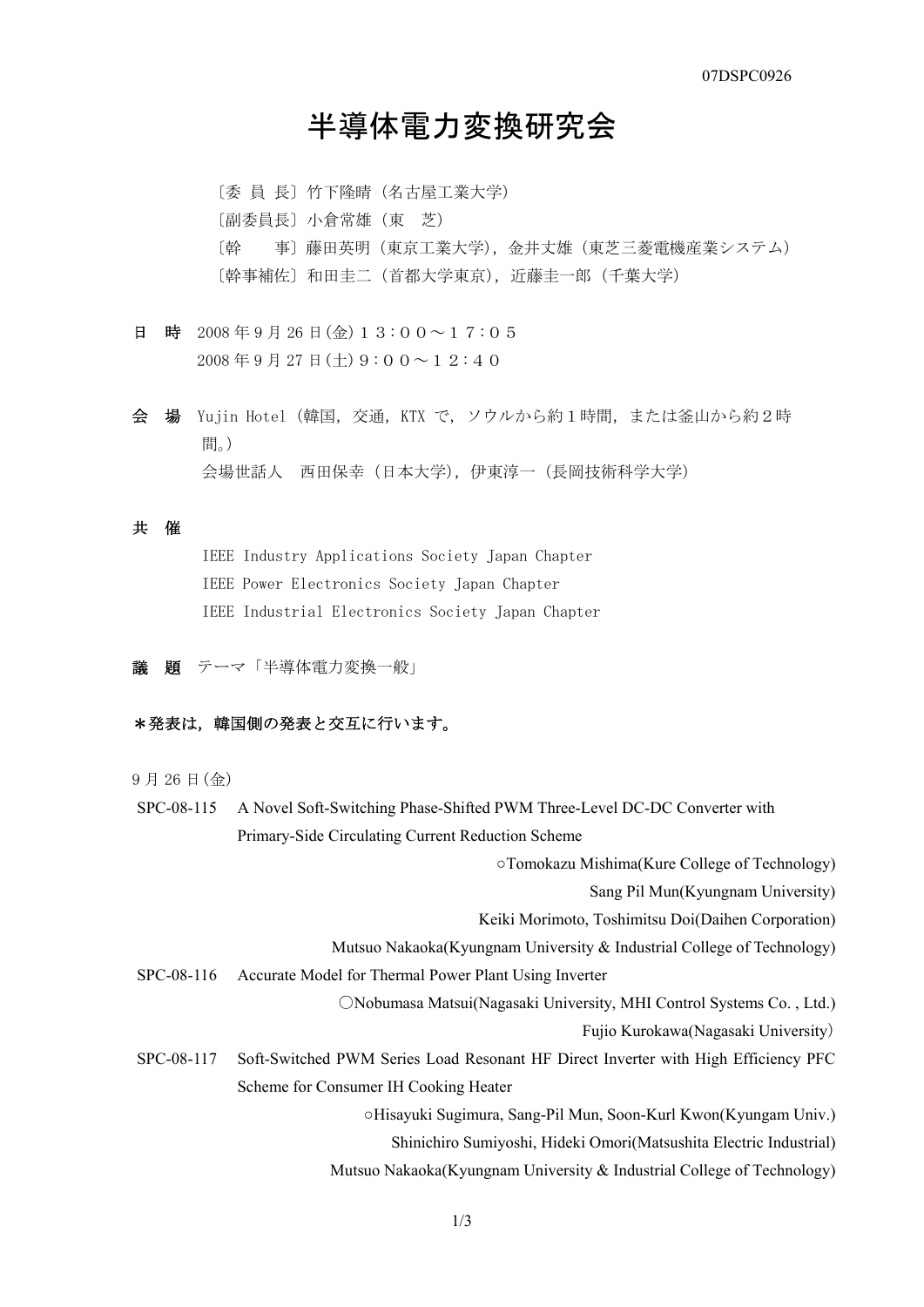## 07DSPC0926

| SPC-08-118 | Evaluation of Three-port Indirect Matrix Converter connected to the Neutral Point of<br>Motor |
|------------|-----------------------------------------------------------------------------------------------|
|            | ○Goh Teck Chiang, Jun-ichi Itoh(Nagaoka University of Technology)                             |
| SPC-08-119 | Induction Generator with Simple AC/AC Converter for Wind Power Generation                     |
|            | ○Makoto Sonoda, Noriyuki Kimura, Morizane Toshimitsu, Katsunori Taniguchi                     |
|            | (Osaka Institute of Technology)                                                               |
| SPC-08-120 | Power Electronics Applications in Microgrids and SmartGrids                                   |
|            | OToshihisa Funabashi(Meidensha Corporation)                                                   |
| SPC-08-121 | A Non-isolating Type Single-phase AC Photovoltaic Module System Based on Power                |
|            | <b>Pulsation Decoupling</b>                                                                   |
|            | ○Mikihiko Matsui, Xiangdong Sun, Kouji Yanagimura(Tokyo Polytechnic University)               |
|            | Byunggyu Yu(Korean Institute of Energy Research)                                              |
| SPC-08-122 | An Experimental Study on Parameter Variation on an Induction Motor Speed Sensor-less          |
|            | Control Method in Ultra Lower Speed Range.                                                    |
|            | OHiroyuki Shibuya, Keiichiro Kondo, Yukihiko Sato(Chiba University)                           |
|            | Toshihiro Honma, Shinji Wakao(Waseda University)                                              |
|            | Takemasa Furuya(Railway Technical Research Institute)                                         |
| SPC-08-123 | A Control Method of Parallel Power Processing type Uninterruptible Power Supply System        |
|            | Using Parallel Connected Bi-directional Converters.                                           |
|            | Satoru Fujita, Hisashi Fujimoto, Ryuji Yamada                                                 |
|            | (Fuji Electric Advanced Technology Co. Ltd.)                                                  |
|            | * The session program has not been finalized yet.                                             |
| 9月27日 (土)  |                                                                                               |
| SPC-08-124 | Transient Oscillation Suppression of Input Filter Voltage and Current                         |
|            | for Matrix Converters                                                                         |
|            | oTakashi Sugiura, Takaharu Takeshita (Nagoya Institute of Technology)                         |
| SPC-08-125 | Feasible Evaluations for High Performance Multi-Phase Trans-Linked Boost Chopper<br>Circuit   |
|            | OMasayoshi Yamamoto, Takahiro Kawashima, Shigeyuki Funabiki                                   |
|            | (Shimane University)                                                                          |
| SPC-08-126 | Discussion on High Efficient DC Power Management for Electric Vehicles                        |
|            | ○Sho Inasaka, Atsuo Kawamura, Yukinori Tsuruta                                                |
|            | (Yokohama National University)                                                                |
| SPC-08-127 | Evaluation and Analysis of Loss of Receiving Transformer Caused by Harmonics                  |
|            | Current and Voltage                                                                           |
|            | oChiharu Sasaki, Hirohito Funato(Utsunomiya University)                                       |
| SPC-08-128 | A new robust control for the RF impedance matcher for plasma processing                       |